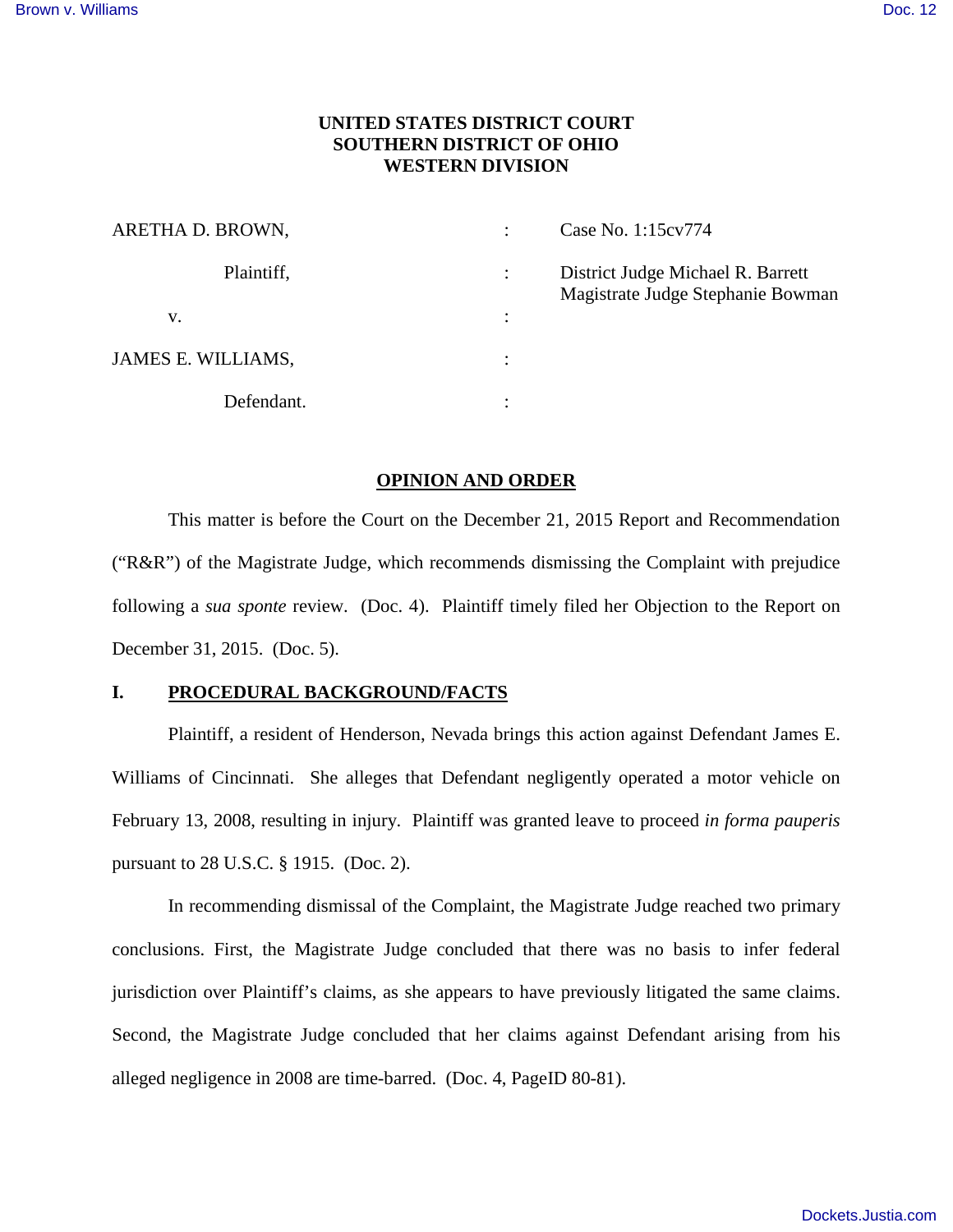#### **II. STANDARDS OF REVIEW**

### **A.** *In Forma Pauperis*

28 U.S.C. § 1915(e) requires federal district courts to screen *in forma pauperis* cases at the moment of filing and to *sua sponte* dismiss those complaints that are frivolous or fail to state a claim for relief. *Wingo v. Tennessee Dep't of Corr.*, 499 F. App'x 453, 454 (6th Cir. 2012) (citing *Grinter v. Knight*, 532 F.3d 567, 571-72 (6th Cir. 2008)). A complaint filed by a *pro se* plaintiff must be "liberally construed" and "held to less stringent standards than formal pleadings drafted by lawyers." *Erickson v. Pardus*, 551 U.S. 89, 94 (2007) (per curiam) (quoting *Estelle v. Gamble*, 429 U.S. 97, 106 (1976)). By the same token, a complaint "must contain sufficient factual matter, accepted as true, to 'state a claim to relief that is plausible on its face.'" (*Ashcroft v. Iqbal*, 556 U.S. 662, 678 (2009) (quoting *Bell Atl. Corp. v. Twombly*, 550 U.S. 544, 570 (2007)); *see also Hill v. Lappin*, 630 F.3d 468, 470-71 (6th Cir. 2010) ("dismissal standard articulated in *Iqbal* and *Twombly* governs dismissals for failure to state a claim" under §§ 1915(e)(2)(B)(ii) and 1915A(b)(1)).

### **B. Objections**

When objections to a magistrate judge's report and recommendation are received on a dispositive matter, the assigned district judge "must determine de novo any part of the magistrate judge's disposition that has been properly objected to." Fed. R. Civ. P. 72(b)(3). After review, the district judge "may accept, reject, or modify the recommended disposition; receive further evidence; or return the matter to the magistrate judge with instructions." *Id.*; *see also* 28 U.S.C. § 636(b)(1). General objections are insufficient to preserve any issues for review: "[a] general objection to the entirety of the Magistrate [Judge]'s report has the same effect as would a failure to object." *Howard v. Sec'y of Health & Human Servs.*, 932 F.2d 505, 509 (6th Cir. 1991).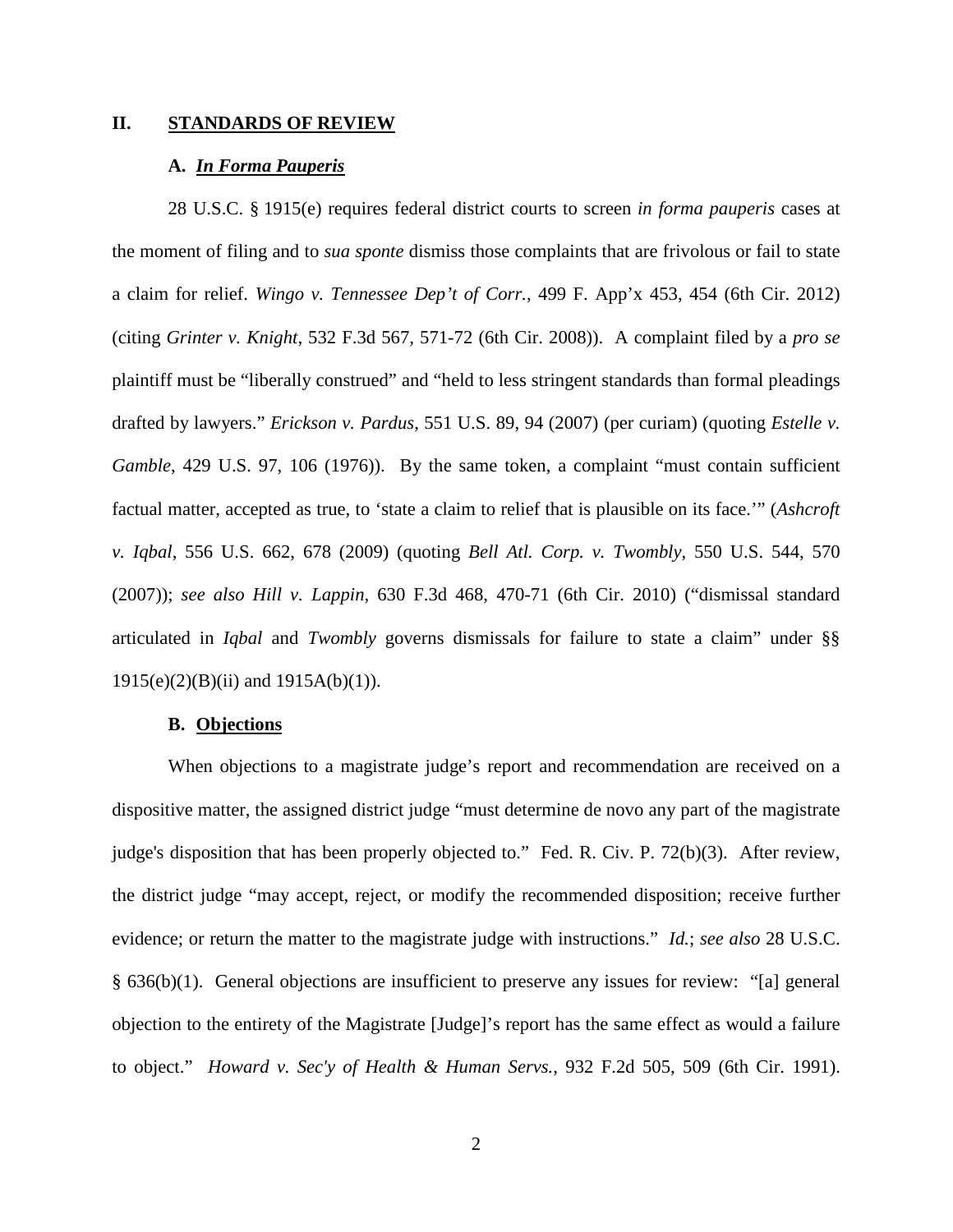Nevertheless, the objections of a petitioner appearing *pro se* will be construed liberally. *See Erickson v. Pardus,* 551 U.S. 89, 94 (2007) (citing *Estelle v. Gamble*, 429 U.S. 97, 106 (1976)).

## **III. ANALYSIS**

Attached to Plaintiff's complaint is a copy of an Amended Complaint and Jury Demand filed on behalf of Plaintiff, by her then attorney, against Defendant and three other defendants in the Hamilton County Court of Common Pleas, which is date stamped January 13, 2010. As it relates to Defendant, her state court complaint alleges Defendant negligently operated a motor vehicle on February 13, 2008, resulting in injury to Plaintiff. The Magistrate Judge took judicial notice of the docket sheet in the state court case indicating that the case was dismissed without prejudice on November 17, 2010. Subsequently, Plaintiff filed a motion to "vacate judgment" and for "stay," which was denied on May 30, 2013. The Magistrate Judge also noted that Plaintiff appears to have attempted to raise her claims against Defendant in this court by filing a petition for writ of mandamus, as well as attempting to raise her claims in the United States Supreme Court. (Doc. 1-1, PageID 13-15, 16-21). Accordingly, the Magistrate Judge concluded that Plaintiff has previously fully litigated the same claims and thus, this Court does not have jurisdiction. In addition, the Magistrate Judge concluded that Plaintiff's claims against Defendant appear to be time-barred, as they relate to Defendant's alleged negligence in operating his motor vehicle on February 13, 2008.

Plaintiff appears to raise the following objections to the Magistrate Judge's R&R: 1) Plaintiff did not receive justice in the previous proceedings regarding the automobile accident dated February 13, 2008; 2) Nationwide breached its duty to properly investigate and acted in bad faith; and 3) Defendant and Nationwide breached contractual obligations owed to Plaintiff. (*See* Doc. 5, PageID 83-84). Plaintiff's objections are unpersuasive.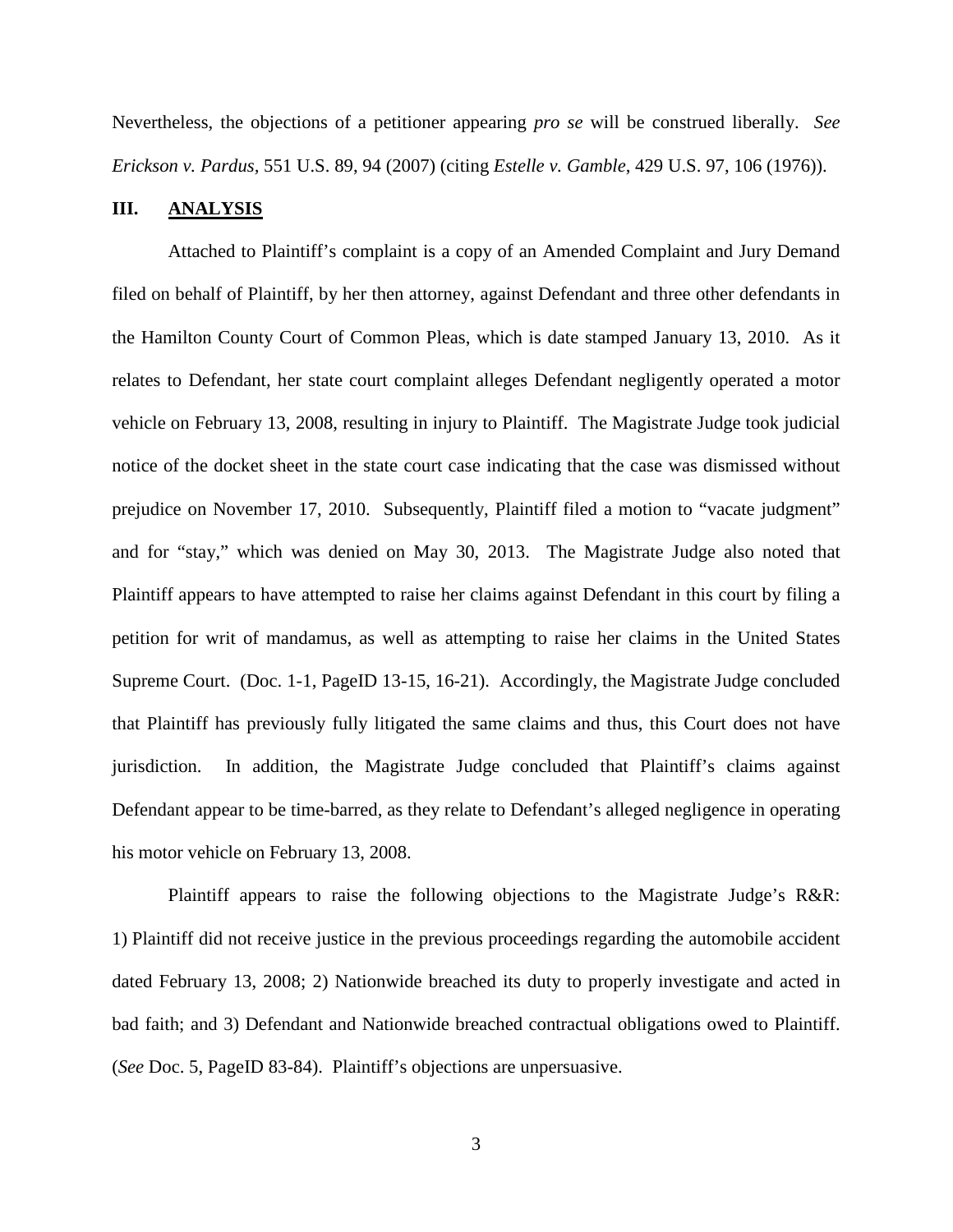First, Plaintiff does not object to the Magistrate Judge's conclusion that she has fully litigated her claims against Defendant. Upon review, the undersigned finds the Magistrate Judge correctly determined that Plaintiff has previously fully litigated her claims. In addition to the state court case cited by the Magistrate Judge, the Court also takes judicial notice of the docket sheet in Case No. A1106653, which is also referenced in documents attached to Plaintiff's complaint. The docket sheet in Case No. A1106653 reflects that it is a refile of Case No. A0911260. On May 12, 2012, the court granted defendants' motion to dismiss for failure to prosecute, disposing of Case No. A1106653 and her claims against Defendant.

Moreover, despite Plaintiff's contention that the previous proceedings related to the automobile accident on February 13, 2008 were not justly decided, she does not object to the Magistrate Judge's conclusion that those claims are time-barred. Rather, Plaintiff continues to argue that Defendant was negligent on February 13, 2008. Upon review, the undersigned finds the Magistrate Judge did not err in concluding Plaintiff's claims as they relate to the February 13, 2008 incident are time-barred. A claim for negligence carries a two-year statute of limitations pursuant to Ohio Revised Code § 2305.10. Accordingly, Plaintiff may not bring her claims based upon diversity of citizenship as they are time-barred under Ohio law.

Plaintiff also appears to object to the R&R in its entirety. (Doc. 5, PageID 83). General objections to the entirety of the magistrate judge's report have the same effect as a failure to object. *Howard*, 932 F.2d at 509. Consequently, the Court finds that Plaintiff's objection to the R&R in this regard is without merit and is insufficient to direct the Court's attention to any particular issues contained therein.